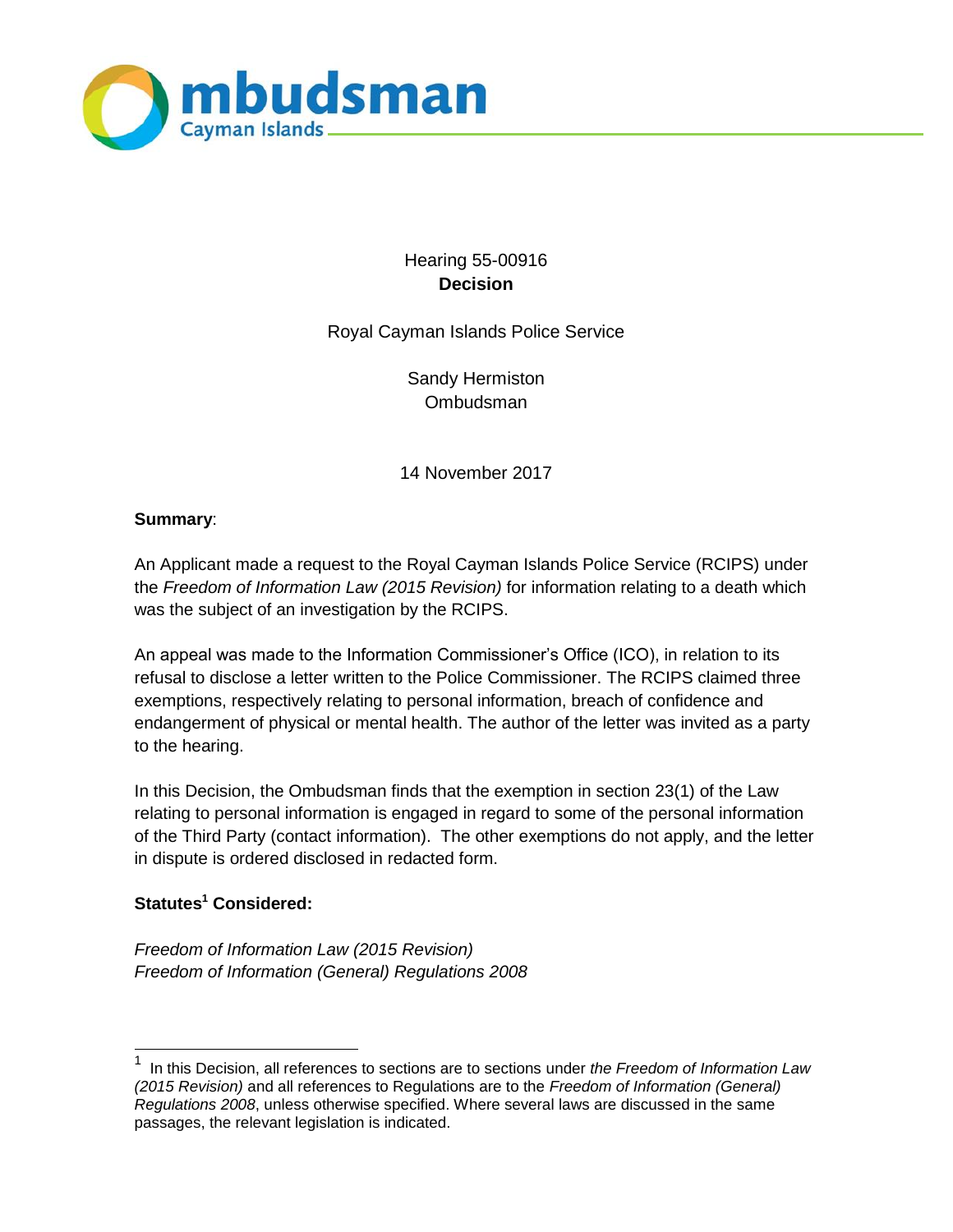## **Contents:**

# **A. INTRODUCTION**

- [1] On 6 May 2016 the Applicant made a request to the RCIPS for "... a copy of or access to review all information held by the RCIPS in relation to the death of [the Deceased] including all correspondence." The Applicant provided letters of administration in relation to the estate of the Deceased as authority for the request.
- [2] The Applicant's initial request for records and his subsequent request for an Internal Review were not acknowledged by the RCIPS in the time required by the Law. Consequently, on 12 July 2016 the Applicant made an appeal to the Information Commissioner's Office (ICO).
- [3] In the ensuing months the ICO contacted the RCIPS and urged the Information Manager (IM) to contact the Applicant and to begin conducting a search for responsive records.
- [4] In August the IM indicated that he was making arrangements for the Applicant to inspect certain responsive records. However, such inspection did not materialize at that point in time, and the IM failed to respond to subsequent communications from the ICO.
- [5] The ICO met with the Acting Police Commissioner on 13 October 2016, who committed to comply with the Law and fully respond to the request.
- [6] Subsequently, the Applicant inspected a number of responsive records, including correspondence, but the Applicant continued to have unanswered questions. The IM then undertook to locate and consider access to further records, and the IM answered a number of additional questions.
- [7] During the ensuing months the IM and ICO obtained advice from RCIPS investigators and staff at the Courts Administration. Various communications between the IM, the Applicant and the ICO resulted in narrowing down the request significantly.
- [8] On 12 April 2017 the IM sent a copy of redacted records to the Third Party, in a further attempt to resolve the issue to the Third Party's satisfaction. However, the Third Party again objected to the disclosure on 19 April 2017.
- [9] In a letter to the Applicant dated 3 May 2017 the IM clarified that the redactions were based on section 13(2)(c) of the Regulations – later modified to section 23(1) of the Law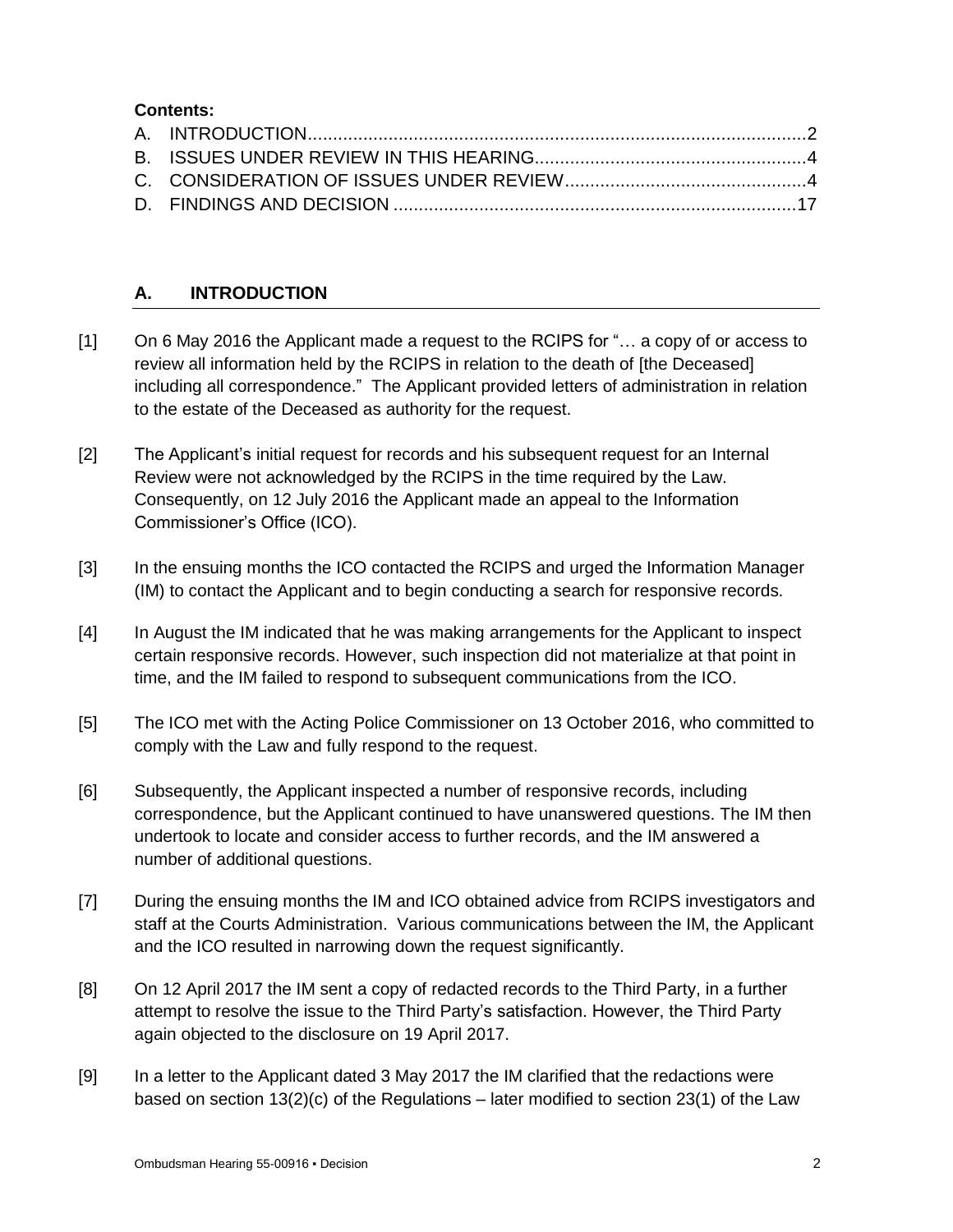(personal information) – and sections  $17(b)(i)$  (actionable breach of confidence) and  $24(a)$ (endangering the physical or mental health of any individual) of the Law.

- [10] The Applicant confirmed on 13 June 2017 that he already received one of the two remaining letters in dispute, thereby narrowing down the appeal to a single letter, which is the only remaining responsive record.
- [11] The matter was referred for hearing on 19 July 2017.
- [12] In preparation for the hearing, given the fact that it is claimed that the responsive record contains the personal information of a third party, it was decided to invite that Third Party to be a party to this Hearing, so that all views would be considered.

## **Third party appeal under section 12(2) of the Regulations**

[13] The Third Party launched an appeal under section 12(2) of the Regulations but this appeal was closed prior to the commencement of this Hearing, after the RCIPS decided to withhold the record.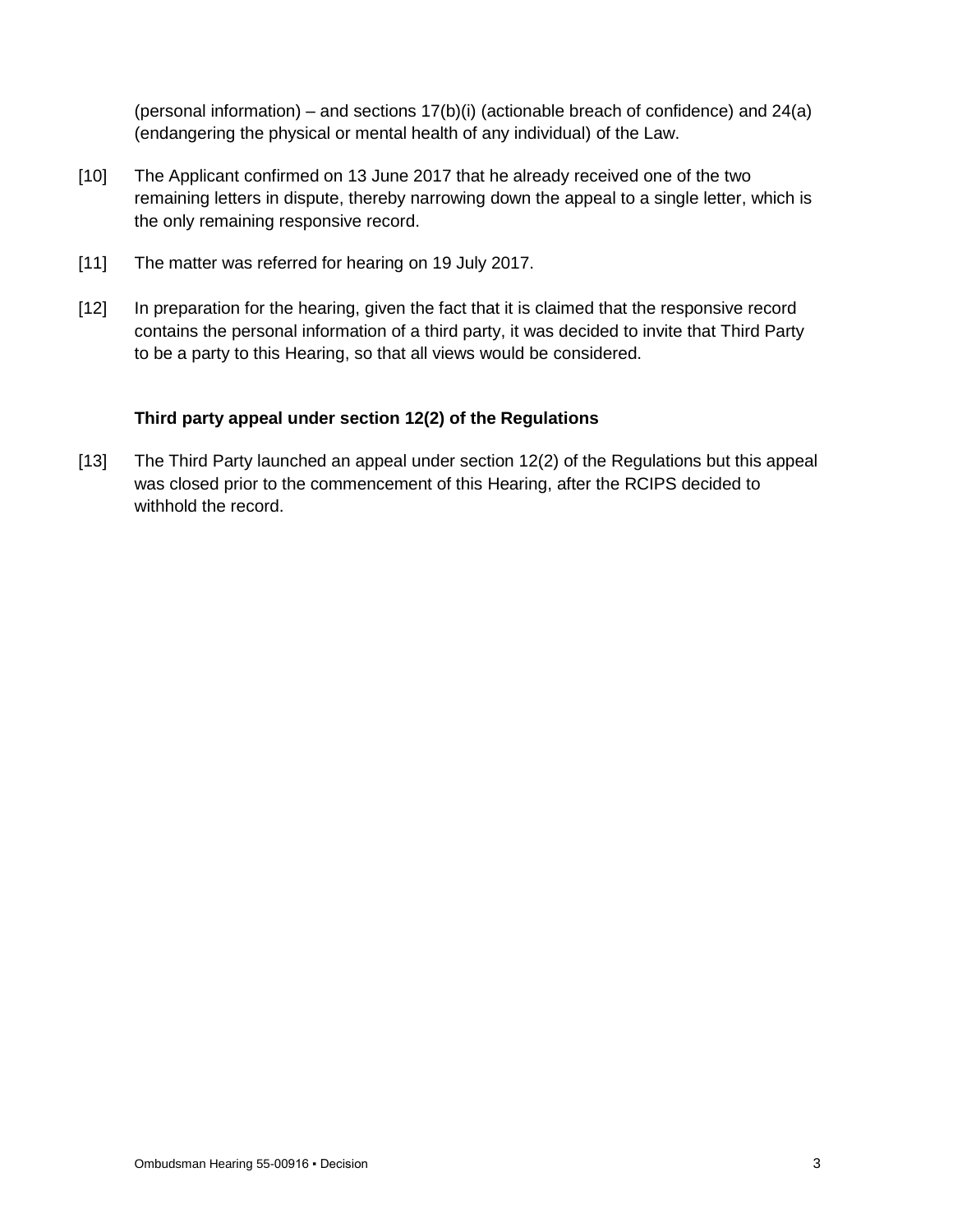# **B. ISSUES UNDER REVIEW IN THIS HEARING**

The responsive record in this Hearing is a single letter, sent by the Third Party to the Police Commissioner. The issues under review are:

- **1) Whether the responsive record is exempt from disclosure under section 23(1) of the Law, and, if so, whether access shall nonetheless be granted in the public interest;**
- **2) Whether the responsive records are exempt from disclosure under section 17(b)(i) of the Law; and**
- **3) Whether the responsive record is exempt from disclosure under section 24(a) of the Law, and, if so, whether access shall nonetheless be granted in the public interest.**

# **C. CONSIDERATION OF ISSUES UNDER REVIEW**

**1) Whether the responsive record is exempt from disclosure under section 23(1) of the Law, and, if so, whether access shall nonetheless be granted in the public interest;**

## The position of the RCIPS:

- [14] The RCIPS states that the Third Party has expressed concerns about the disclosure of the letter, even in redacted form.
- [15] The RCIPS argues that, under section 13(2) of the Regulations, the Applicant is not the person to whom the personal information relates – and has presented neither a power of attorney, a court order, probate or letters of administration, nor written authority as specified in section 13(2)(d) of the Regulations – and therefore is not authorized to have access to the information.
- [16] According to the RCIPS the responsive record is not part of the investigation file, and does not form part of the Deceased's estate.
- [17] In regard to the public interest, the RCIPS simply states that the public interest in maintaining the exemption outweighs the public interest in disclosing the requested information, without further argumentation.

## The position of the Applicant:

[18] The Applicant states that the request was made both in his personal capacity, and in his capacity as administrator of the Deceased's estate. He claims that only some of the personal information in the responsive record relates to the Third Party, while other personal information relates to the Deceased and still other personal information to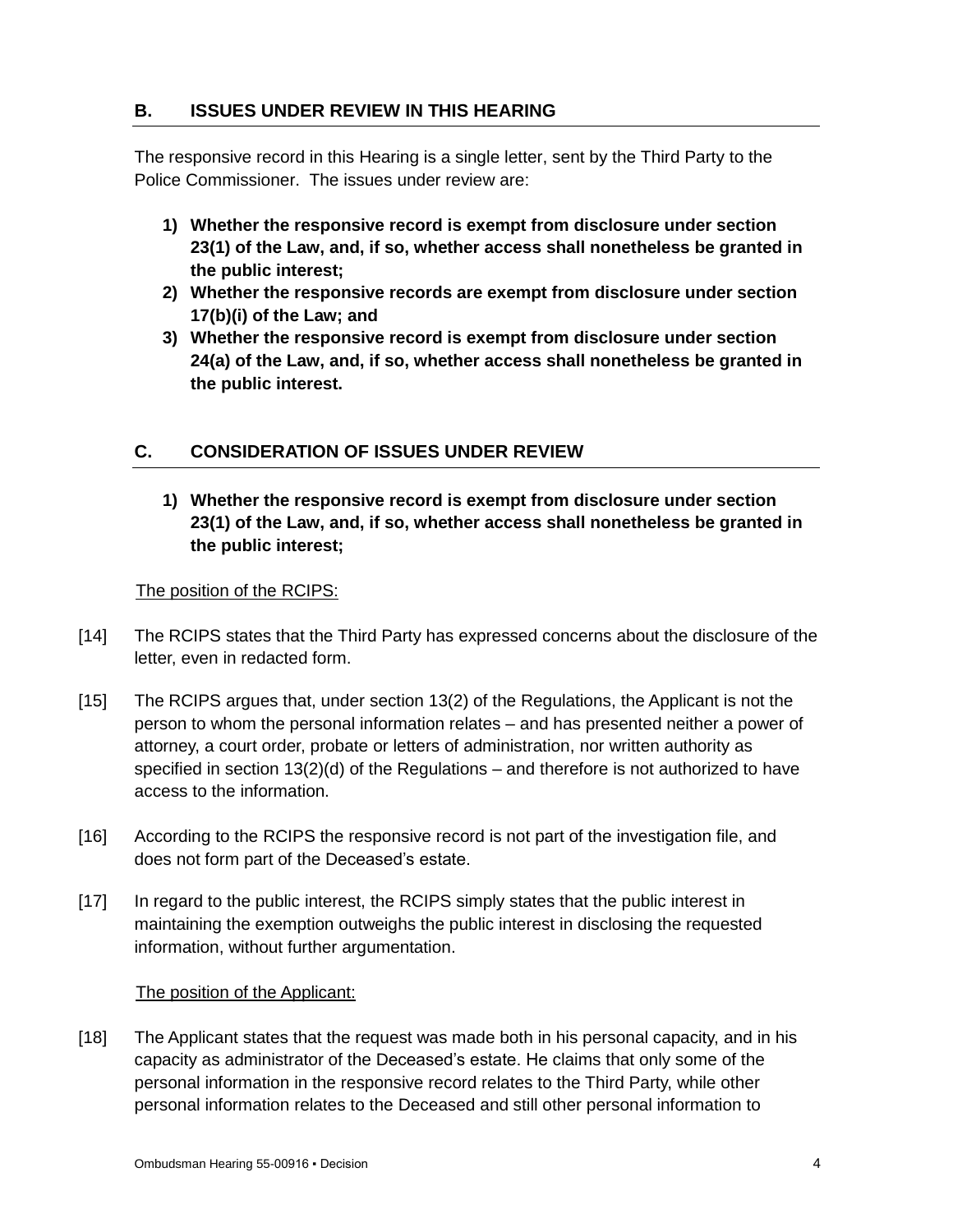himself. Since the Applicant is the administrator of the Deceased's estate, he believes he should have access to those parts of the letter that constitute the Deceased's personal information, as well as those parts that are his own personal information. In support of this claim, the Applicant relies in particular on sections (h) and (i) of the definition of "personal information" which respectively state that personal information is "anyone else's opinions about the individual", and "the individual's personal views or opinions, except if they are about someone else."

- [19] The Applicant argues that section 23(2) of the Law supports his request, since the responsive letter relates to the affairs of the Applicant and to those of the Deceased. Under that section the exemption does not apply "where the application for access is made by the person to whose affairs the record relates".
- [20] The Applicant maintains that the Third Party has already made numerous statements to the Press and others, and the Third Party's identity is already known to him. He names the Third Party in broad terms, and also lists a number of individuals, belonging to the same family, who he believes are "the Third Party".
- [21] The Applicant claims to know that the responsive letter contains serious allegations against him, which he characterizes as a "witch hunt" and "intentional persecution" conducted by the Third Party. He concludes that he has a right to know the identity of his accuser. In that regard, the Applicant refers to the previous Hearing Decision in Hearing 47-00515 relating to complaints made to the Department of Health Regulatory Services.<sup>2</sup>
- [22] The Applicant addresses the question of "unreasonableness" in the context of section 23(1) of the Law, arguing that the information contained in the responsive letter is no longer sensitive due to the passage of time. He states that disclosure would not prejudice the privacy of the Third Party, as he claims their identity is already known to him. Furthermore, he asserts that "the information may be required to fairly determine the Applicant's rights against the Third Party to prevent access to the Deceased's children." This last statement is not further explained.
- [23] The Applicant argues a number of general public interest factors in favour of disclosure, namely:
	- (1) disclosure would enable the Applicant to understand decisions made by public authorities affecting his life;
	- (2) disclosure would facilitate accountability and transparency in the spending of public monies; and
	- (3) disclosure may reveal untrue, incomplete or misleading information about the Applicant.

 2 Information Commissioner's Office Hearing Decision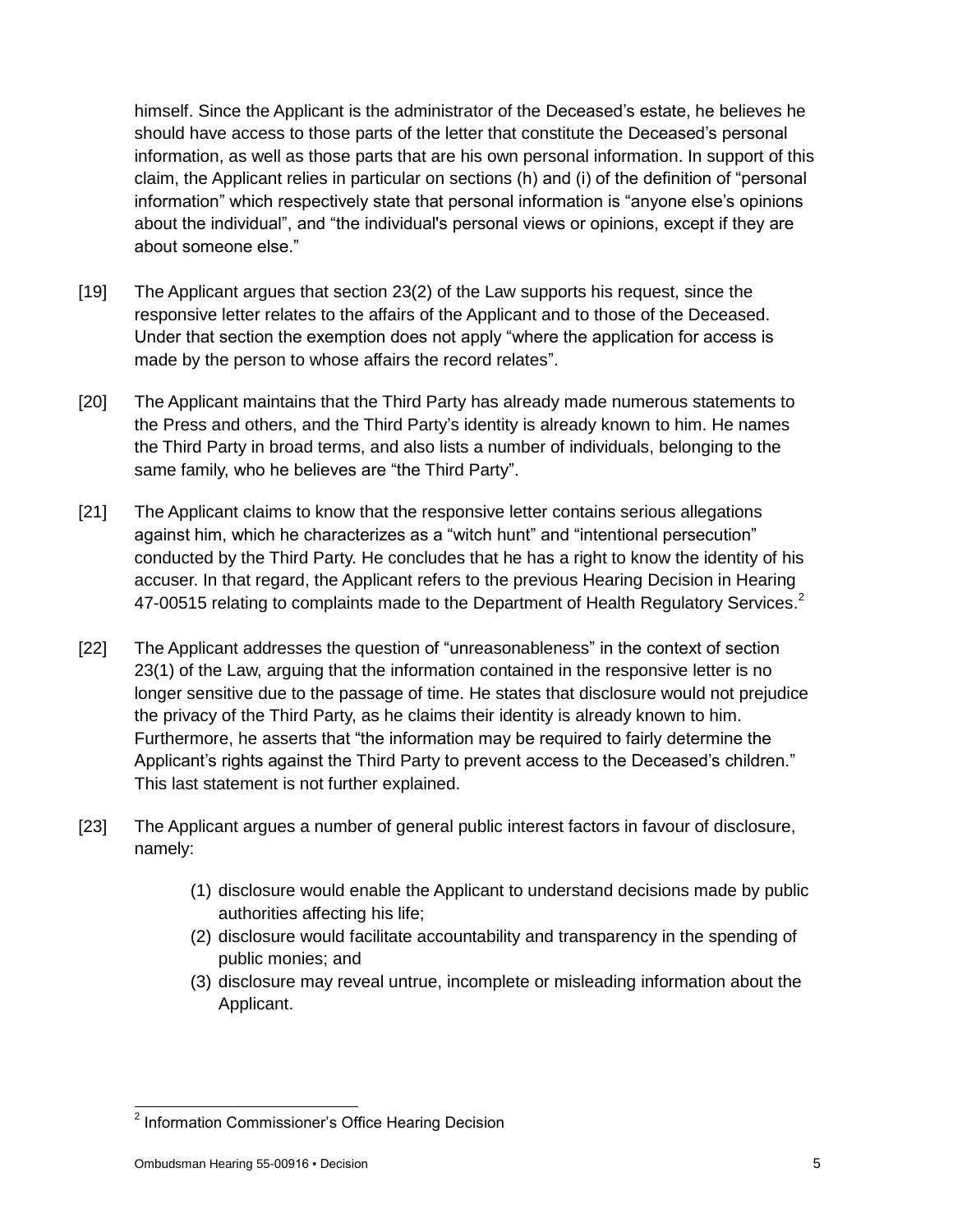[24] The Applicant does not agree with disclosure of the responsive record to the world at large. In his Reply Submission, the Applicant concedes the redaction of the Third Party's contact details.

## The position of the Third Party:

- [25] The Third Party acknowledges writing the responsive letter, and is "vehemently opposed" to the disclosure, not only of his personal information, but of the responsive letter in its totality, as further discussed below.
- [26] In his Reply Submission, the Third Party claims that the Applicant's Submission contains "a number of assertions based on incorrect assumptions", and that the Applicant "contradicts evidence that was submitted as part of a [legal proceeding]".
- [27] The Third Party states his agreement with the position expressed in the IM's Submission to this Hearing.

## Discussion:

- [28] As explained in ICO Guidance, determining whether the exemption in section 23(1) of the Law is engaged involves a three-part test. In deciding whether to disclose what appears to be personal information, the following three questions must be answered:
	- 1. Whether the information is personal information (taking into account the full definition in the Regulations);
	- 2. If so, whether it would be unreasonable to disclose the information; and
	- 3. Whether the public interest nonetheless requires disclosure. $3$

# **1. Is the information in the responsive records personal information?**

- [29] The responsive record contains the following information relating to four individuals, namely the Applicant, the Deceased, the Third Party, and one other named individual:
	- In relation to the Applicant: name and other information which renders the Applicant's identity apparent or from which it can be reasonably ascertained;
	- In relation to the Deceased: name;
	- In relation to the Third Party: name, contact details (address, email address, telephone number), and other information which renders the Third Party's identity apparent or from which it can be reasonably ascertained; and,

 3 See part 10 of the ICO Guidance on Personal Information: http://www.infocomm.ky/images/IM%20Seminars%20Series%20II%20Personal%20Information%2 0Handout%20-%20June%202013.pdf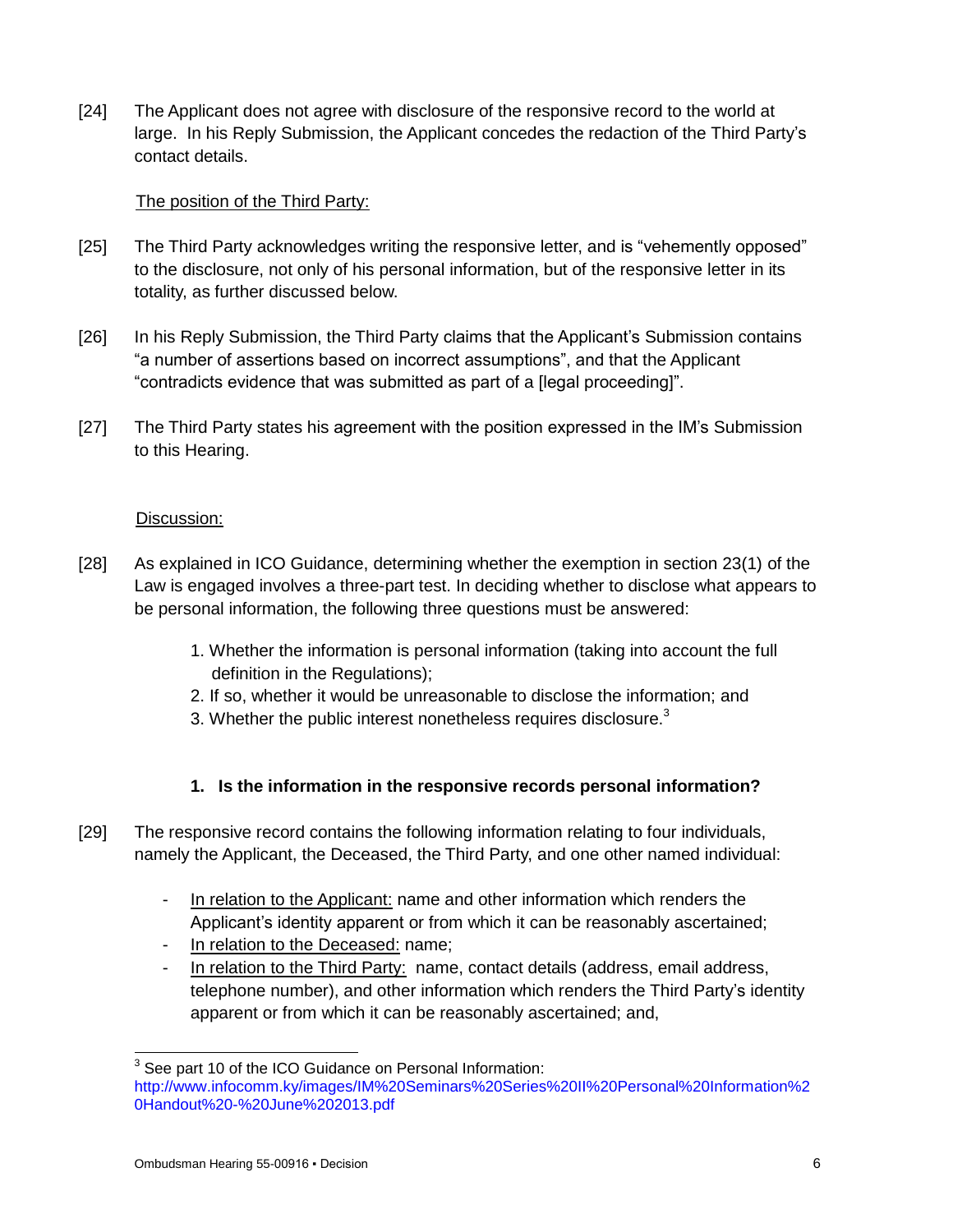- In relation to the other individual: name and other information which renders that individual's identity apparent or from which it can be reasonably ascertained.
- [30] All the above types of information constitute "personal information" under section 2 of the Regulations, as they are either the name of an individual or other information which renders an individual's identity apparent or from which the identity can be reasonably ascertained.
- [31] The responsive record also contains the name and contact details of the Police Commissioner. However, that is not personal information as it relates to the position and functions of someone who occupies a position in a public authority, as provided in section (i) of the definition of "personal information".
- [32] Since section 23(2) of the Law provides that the exemption in section 23(1) does not apply "in any case where the application for access is made by the person to whose affairs the record relates", the exemption does not apply to the name and any other personal information of the Applicant himself.
- [33] Given that the Applicant has been granted letters of administration in regard to the estate of the Deceased, and the request was made by the Applicant, the name of the Deceased is not exempted under section 23(1) of the Law, in so far as the disclosure is to the Applicant only. Section 13(2) of the Regulations supports this finding, as letters of administration are listed as a type of "sufficient proof of authority" for a Third Party to apply for, and obtain, someone else's personal information.

# [34] **I conclude that the record contains personal information.**

# **2. If so, would it be unreasonable to disclose the information?**

- [35] Having eliminated the personal information relating to the Applicant and the Deceased, the further consideration of this exemption proceeds in relation to the personal information of the Third Party and the other named individual. Section 23(1) of the Law prohibits a public authority from disclosing a record if it would involve the unreasonable disclosure of that personal information.
- [36] In Hearing Decision 9-016104<sup>4</sup> the Information Commissioner laid out the questions that should be considered when deciding whether disclosure would be unreasonable under section 23(1) of the Law. My consideration of these questions in relation to the personal information which remains at issue is as follows:

 4 Information Commissioner *Hearing 8-01610 Decision Health Regulatory Services (HRS*) 4 March 2011, pp.10-11.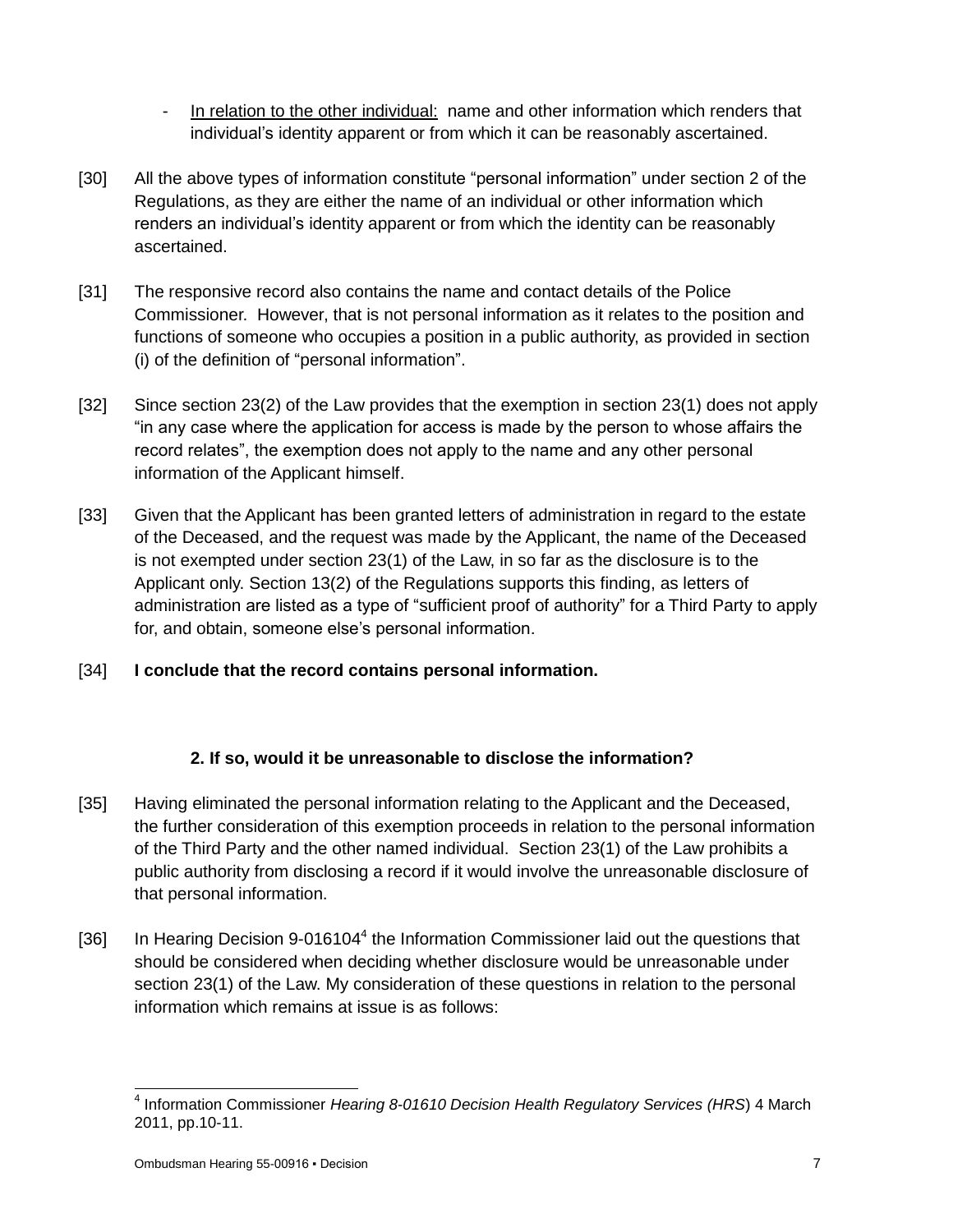## **(i) Is the information sensitive?**

The responsive letter is quite general in nature. The personal information includes the Third Party's name, contact details and any information by which the Third Party could reasonably be identified. It also includes the name of another individual. I do not consider this information to be sensitive.

## **(ii) Would disclosure prejudice the privacy of an individual?**

I believe the disclosure of the personal information of the Third Party constitutes a breach of the privacy of the Third Party since it contains his residential address, telephone number and email address. The Applicant concedes the redaction of the contact information of the Third Party.

I do not consider the disclosure of the name of the other individual to be prejudicial to their privacy.

## **(iii) Would disclosure prejudice the public authority's information gathering capacity (e.g. as a regulator)?**

Although the RCIPS argues that the disclosure of the responsive record "may discourage individuals from confiding in the RCIPS", I do not find that argument convincing, given the circumstances of this case. The letter is of a general nature, and numerous, related records have already been disclosed to the Applicant. I do not believe the disclosure of the responsive record would jeopardize future investigations by the RCIPS.

# **(iv) Has the information "expired"?**

The information has expired in the sense that it does not relate to an ongoing investigation or court case.

# **(v) Is the information required for the fair determination of someone's rights?**

The Applicant stated that "the information may be required to fairly determine the Applicant's rights against the Third Party to prevent access to the Deceased's children." The Applicant did not identify a specific provision in law supporting the assertion of a right to prevent access, therefore this argument will not be addressed.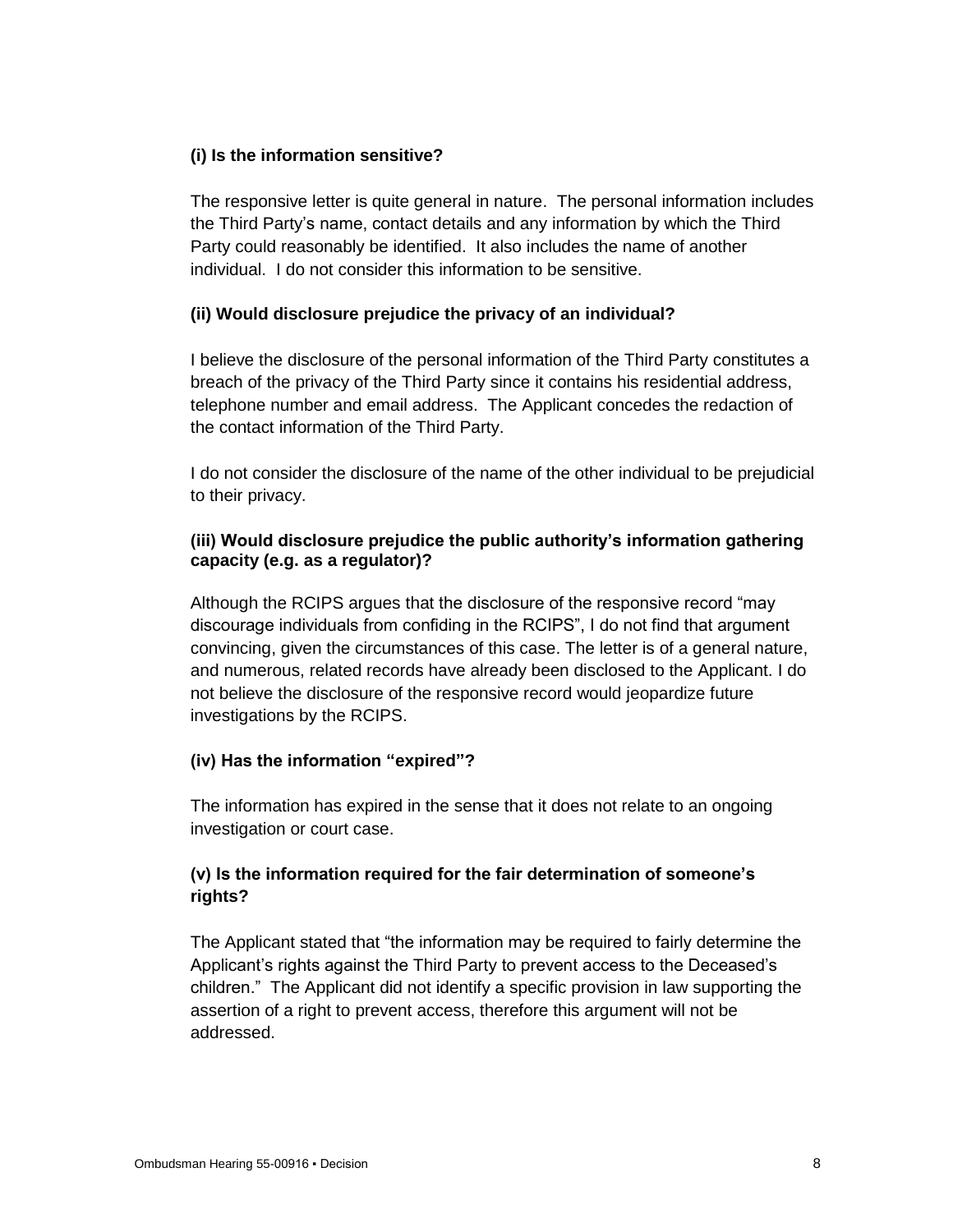## **(vi) Would the social context render disclosure reasonable?**

No social context argument was raised and I am not aware of any relevant social context that ought to be considered.

## **(vii) Is there any suggestion of procedural irregularities or wrongdoing?**

Any questions of accountability of any public authority are in my view adequately revealed by disclosing the responsive record.

- [37] In his Submission, the Applicant states "the IM appears to have appropriately redacted the official record to remove any Personal Information of the Third Party". In the Reply Submission the Applicant also states: "... the Applicant has no objection to [the Third Party's contact details] being redacted."
- [38] The contact details of the Third Party are not essential to understanding the nature of the letter, and the letter remains comprehensible in its redacted form.
- [39] **In view of the above considerations and circumstances I find that the personal information (the contact information including address, telephone number and email address) of the Third Party, is personal information which it would be unreasonable to disclose. The responsive record should therefore be redacted accordingly.**

## **3. Does the public interest nonetheless require disclosure?**

- [40] As noted above, the Applicant raises three public interest factors in favour of disclosure:
	- disclosure would enable the Applicant to understand decisions made by public authorities affecting his life;
	- disclosure would facilitate accountability and transparency in the spending of public monies; and
	- disclosure may reveal untrue, incomplete or misleading information about the Applicant.
- [41] The disclosure of the contact details of the Third Party would not in any way contribute to an understanding of decisions made by public authorities, to accountability or transparency in the spending of public monies, or to the disclosure of untrue, incomplete or misleading information, nor to any other public interest that comes to mind.

## [42] **For these reasons, I find that it is not in the public interest to grant access to the contact information of the Third Party.**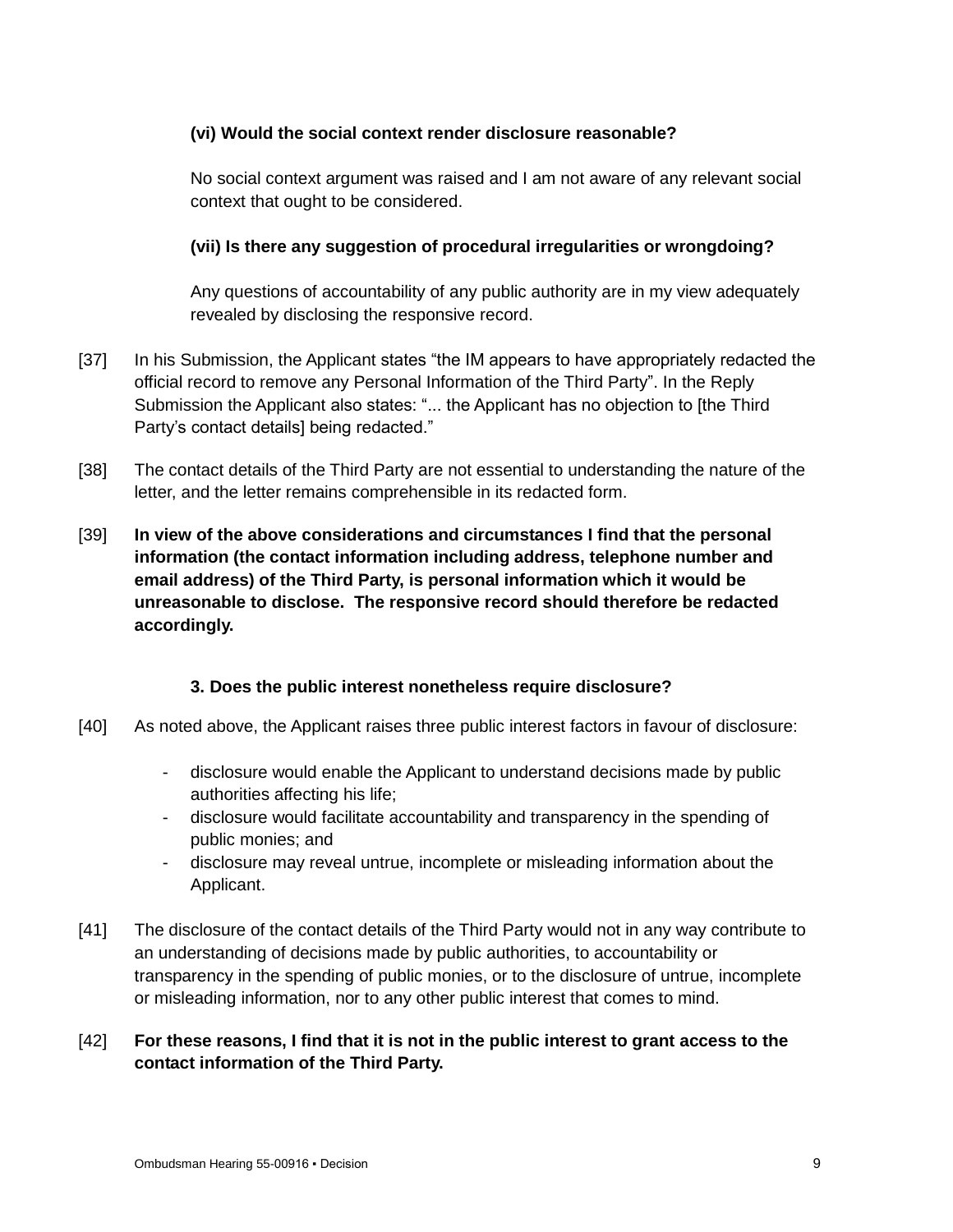[43] **Consequently, the exemption in section 23(1) of the Law is engaged in relation to the personal information of the Third Party, being his contact information (address, email address and telephone number).**

## **2) Whether the responsive record is exempt from disclosure under section 17(b)(i), of the FOI Law;**

[44] Having found that the exemption in section 23(1) of the Law applies to the contact information of the Third Party and that such information should be redacted, the outstanding exemptions will be considered and decided in relation to the unredacted parts of the responsive record only.

## The position of the RCIPS:

- [45] The RCIPS claims that the Third Party sent the responsive record to the Police Commissioner "in confidence that the Commissioner would not disclose the correspondences to persons not authorized to receive them."
- [46] The RCIPS also states: "if persons write in confidence … they should be given assurances that their confidences should be respected should the information fall within the scope of an FOI request or otherwise."
- [47] The RCIPS Submission also argues that "any disclosure of personal information that relates to a Third Party [by the RCIPS] may discourage individuals from confiding in the RCIPS if they don't have a degree of certainty that this trust will be respected."
- [48] Finally, the RCIPS raises a decision of the UK Information Tribunal (emphasis by the RCIPS):

# *In Waugh v the Information Commissioner and Doncaster College (EA/2008/0038), a senior investigative journalist sought disclosure of information*

*held on the investigation into the principal of the College including any reports drawn up during the enquiry or its conclusion. This request was refused on the basis that disclosure would contravene data protection principles and would likely cause damage or distress to the subject. On an appeal to the Information Appeal Tribunal, the Tribunal was obliged to consider in terms of fairness, what would be the Principal's reasonable expectations about the use and subsequent release of the material. It concluded that disclosure of the information would represent a significant invasion of Mr. Gates privacy and would be unfair. Additionally witnesses who gave evidence during the investigation would also have a reasonable expectation that the information they provided in the context of the investigation would not be released to the general public. The Tribunal therefore ruled that the disclosure of personal data would be unfair to them as well as to the Principal and dismissed the appeal.*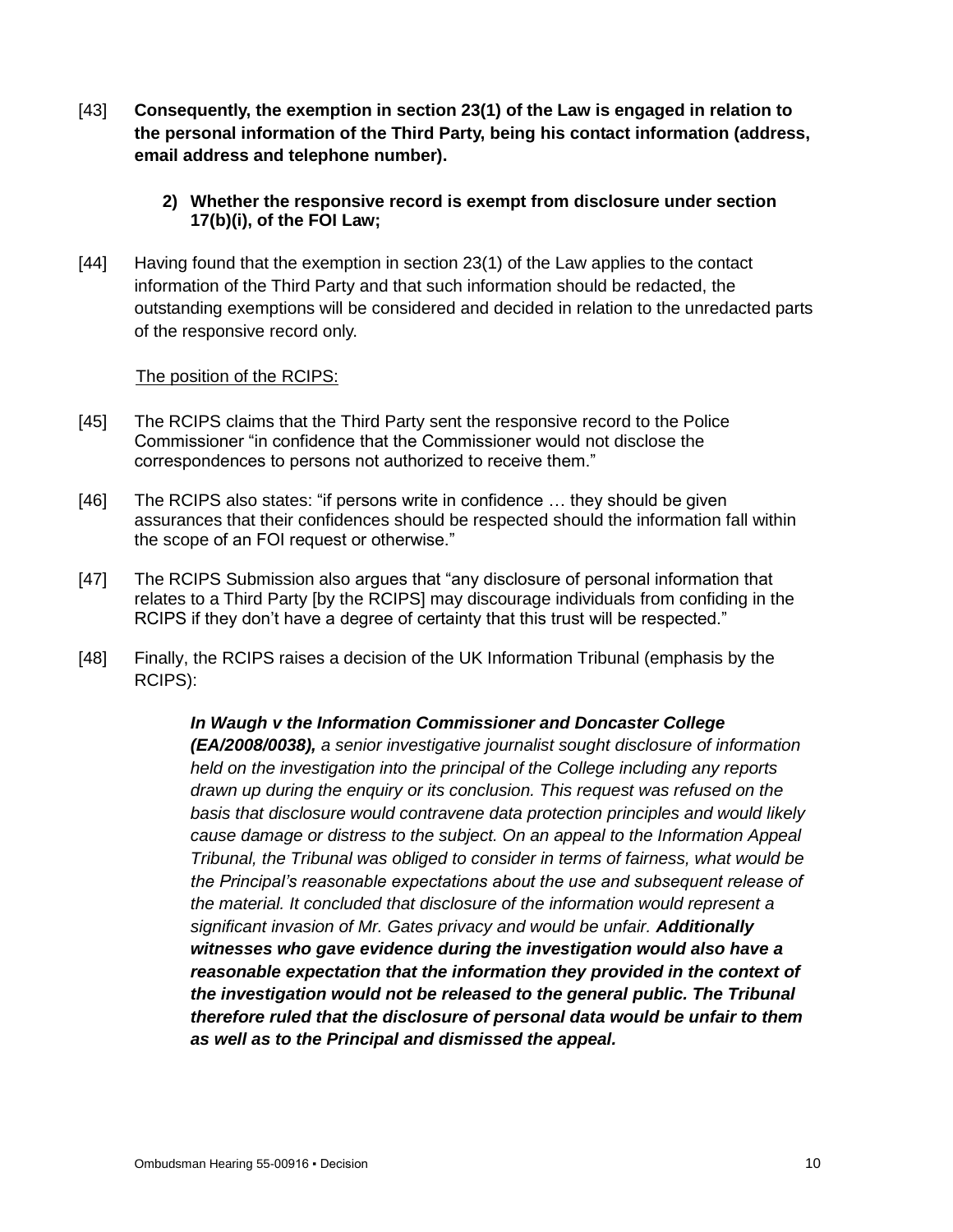[49] The RCIPS alleges disclosure would have a stressful impact on the Third Party.

## The position of the Applicant:

- [50] The Applicant considers the three-part test for breach of confidence, as follows:
	- the record does not have the necessary quality of confidence, since many of its (assumed) contents are already believed to be in the public domain, placed there by the Third Party in the form of statements to the Press. This diminishes any expectation of confidence.
	- there is no implicit obligation of confidence, since it has not been argued that the records are subject to the exemption relating to law enforcement (s.16), and the author must have intended for the Police Commissioner to action the letter in some manner, and in that process the letter would be expected to be disclosed to others
	- there would be no detriment to the Third Party resulting from the disclosure.
- [51] Since the Applicant argues that no duty of confidence has arisen, he believes an action is not likely to succeed, and therefore any breach is not actionable, as required for the exemption to be engaged.
- [52] The Applicant points to the same public interest arguments already listed above, and also states that it is not in the public interest for the RCIPS to be "badgered to re-open investigations or pursue avenues of investigation which are irrelevant," stating: "the resources of the Cayman Islands are finite and the public has a right to review how these resources are used."
- [53] In relation to the decision of the Information Tribunal quoted by the RCIPS, the Applicant says the *Waugh* case is not relevant since the factual situation is different from the current Hearing.

## The position of the Third Party:

[54] The Third Party states that the responsive letter was,

"… sent to the RCIPS in the belief that this was being done completely in confidence. I would consider having them released whether publically [sic] or to a nominated Third Party would be a serious breach of that trust."

- [55] The Third Party seeks to raise the exemption in section 16(b)(i), stating that the jury in the Coroner's Court reached an open verdict, and that this means that it is "entirely feasible" that a new police investigation might be commenced, based on "evidence currently held … or evidence that may be made public in the future."
- [56] The Third Party supports the position taken by the RCIPS.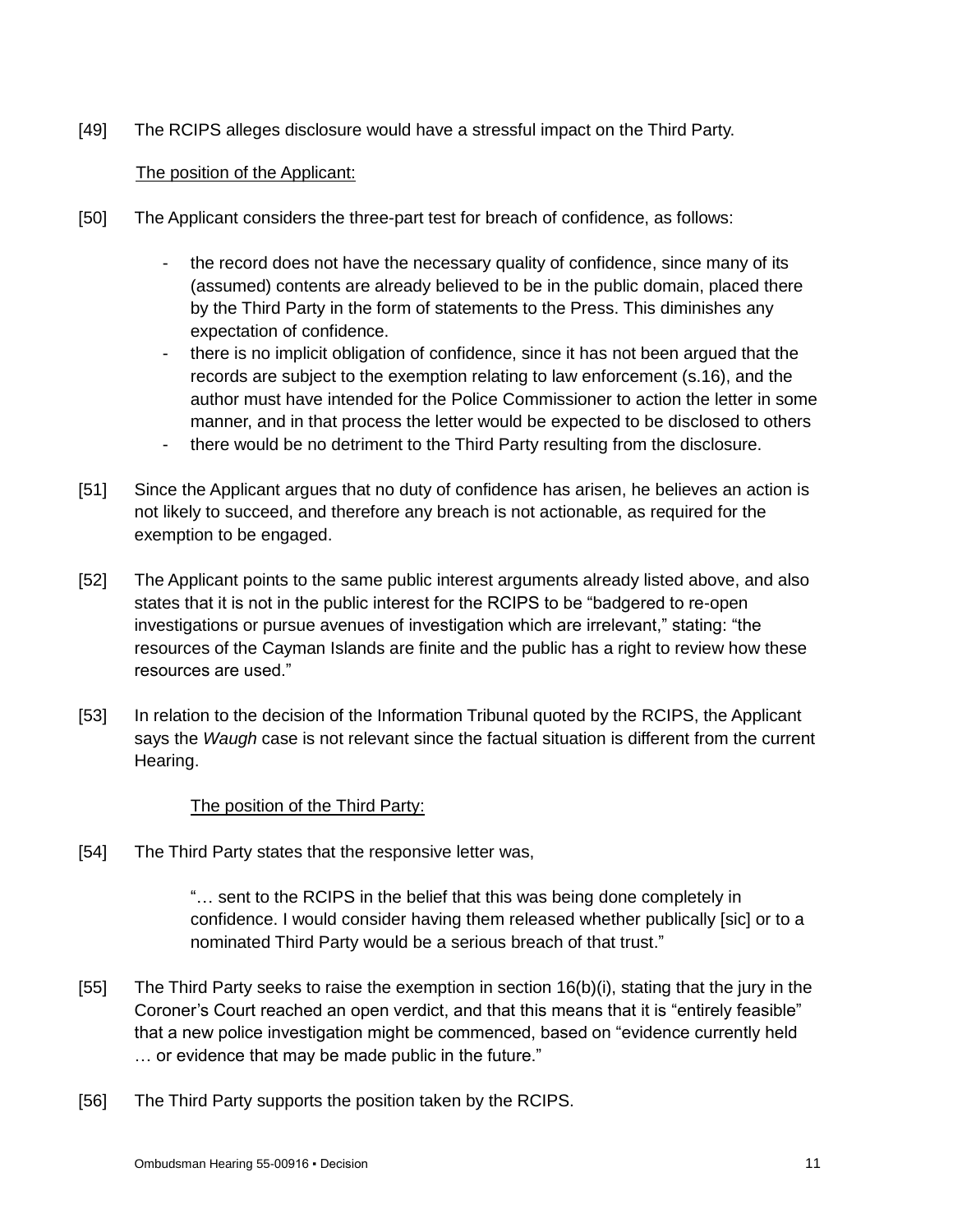# Discussion:

- [57] The meaning of the exemption in section 17(b)(i) of the Law has been considered in a number of hearings by the Information Commissioner, most recently in Hearing Decision 48-01115. The following general interpretation of the wording of the exemption is based in part on that Decision.<sup>5</sup>
	- The meaning of "would"
- [58] In the *McIntyre* case the UK Information Tribunal clarified, in relation to similar wording used in the UK FOI Act, that "would" is to be interpreted as *"more probable than not".<sup>6</sup>*
	- The meaning of "actionable"
- [59] As the UK Information Tribunal found in *Higher Education Funding Council for England v*  ICO and Guardian News and Media Ltd.<sup>7</sup> the meaning of "actionable" in the parallel exemption in the UK FOI Act is not unambiguous. However, in the parliamentary discussions relating to the UK FOI Bill, Lord Falconer, the sponsor of the UK Act, clarified that "*the word 'actionable' does not mean arguable …",* but that "[it] *means that one can take action and win*."<sup>8</sup>
- [60] Guidance from the UK Ministry of Justice supports this view, namely that the exemption may apply "if a person could bring a legal action and be successful."<sup>9</sup>
	- The meaning of "breach of confidence"
- [61] In *Coco v. A. N. Clark*, Megarry J held that in order for a case of breach of confidence to succeed, three elements are required:
	- the document must have the necessary quality of confidence about it;
	- the information must have been imparted in circumstances importing an obligation of confidence; and
	- there must be an unauthorized use of that information to the detriment of the party communicating it. $10<sup>10</sup>$

 5 Information Commissioner's Office *Decision Hearing 43-00814 Portfolio of Legal Affairs* 10 April 2015 paras 66-80; see also Decision 15-00611, 16-00811 and 24-00612.

<sup>6</sup> *McIntyre v Information Commissioner and the Ministry of Defence* EA/2007/0068 4 February 2008 para 40

<sup>7</sup> *Higher Education Funding Council for England v ICO and Guardian News and Media Ltd.* EA/2009/0036 13 January 2010 para 25

<sup>8</sup> United Kingdom *Hansard* HL (Series 5) Vol. 618, col. 416 and Vol. 619 col 175-6; quoted in HEFCE v ICO op cit ibid

<sup>9</sup> Ministry of Justice *Freedom of Information Guidance.Exemptions guidance. Section 41 – Information provided in confidence* 14 May 2008 p. 2

<sup>10</sup> *Coco v A.N. Clark (Engineers) Limited* [1968] F.S.R. 415 at 419. I note that Megarry J could *"conceive of cases where a plaintiff might have substantial motives for seeking the aid of equity and yet suffer nothing which could fairly be called detriment to him*" at 420-421.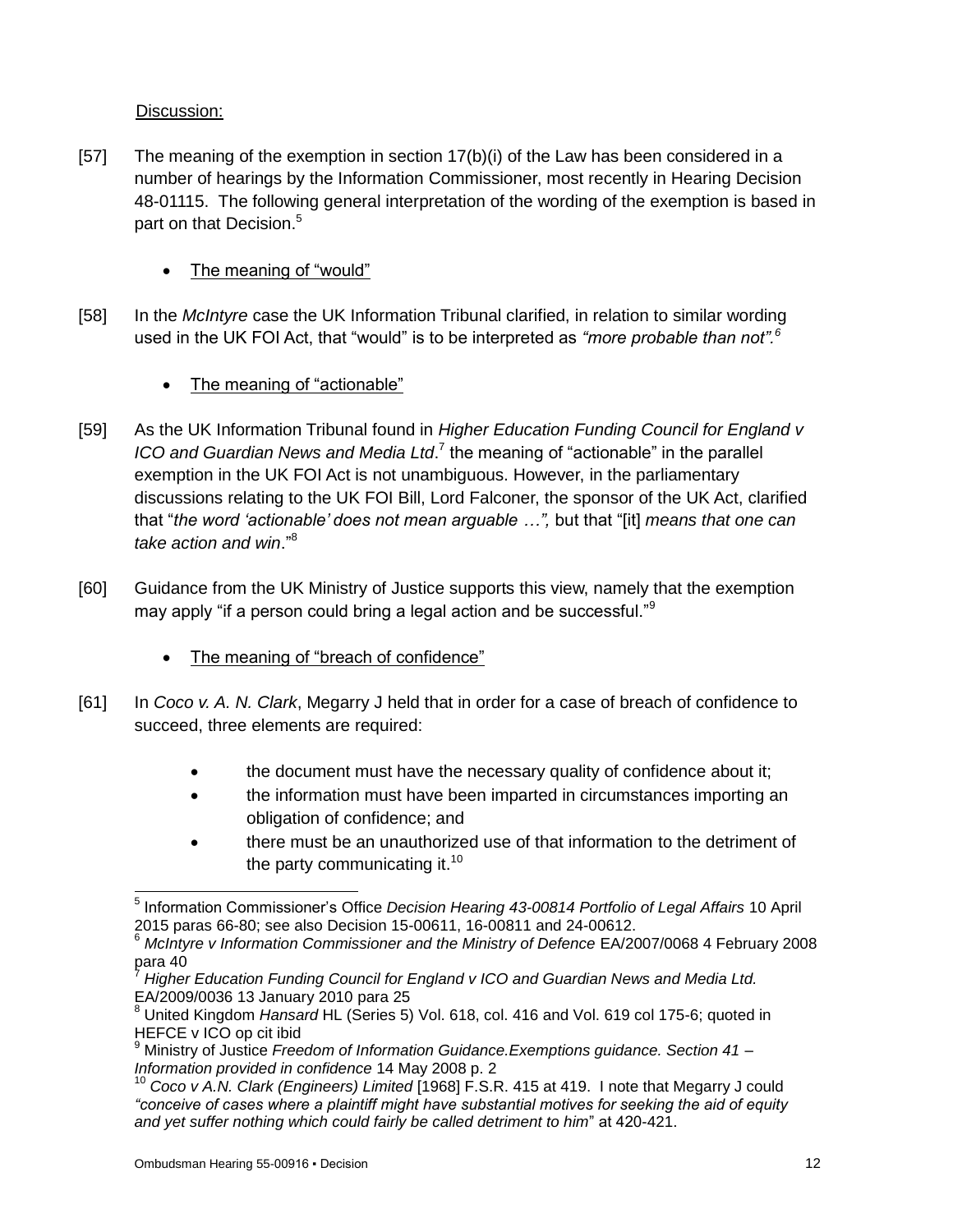## **Does the information itself have the necessary quality of confidence about it?**

- [62] The term "necessary quality of confidence" means that "it must be information which is worthy of protection – someone must have an interest in the information being kept confidential."<sup>11</sup> The information cannot already be in the public domain or be trivial in nature.<sup>12</sup> The courts will hold that information is subject to a duty of confidence where there is an express agreement to keep it confidential, or where there is an implied duty of confidence.
- [63] Having read the unredacted part of the responsive letter, I consider that its content is not personal or private in relation to the Third Party, but rather general. I am not convinced it inherently consists of "information which is worthy of protection".
- [64] The decision of the UK Information Tribunal quoted by the RICPS can be distinguished from the circumstances in the present case. The responsive record in the present appeal is not a witness statement and, according to the RCIPS itself, does not form part of an investigation file.
- [65] **For these reasons, I do not find that the information in the redacted responsive record itself has the necessary quality of confidence about it.**
	- **Was the information imparted in circumstances importing an obligation of confidence?**
- [66] I accept that the RCIPS routinely deals with many confidential matters, but that does not mean any correspondence of a general nature to the RCIPS (as I believe is the case here) can reasonably be considered inherently confidential.
- [67] I can appreciate the RCIPS' concern that "any disclosure of personal information that relates to a Third Party [by the RCIPS] may discourage individuals from confiding in the RCIPS if they don't have a degree of certainty that this trust will be respected." However, in this case, there is no express indication in the letter itself indicating an expectation of confidentiality.
- [68] The Third Party states that he expected the letter to remain in confidence. However, there is no mention, either directly or indirectly, of an expectation of confidentiality on the part of the Third Party in the responsive letter itself. I have seen the reply from the Police Commissioner to the responsive letter, and it, too, was general in nature and did not indicate that the matter discussed in the letter was considered confidential.

 $\overline{a}$ <sup>11</sup> Ministry of Justice *Section 41* op cit p. 6

<sup>12</sup> *S v Information Commissioner and the General Registry Office* EA/2006/0030 9 May 2007 paras 37 and 42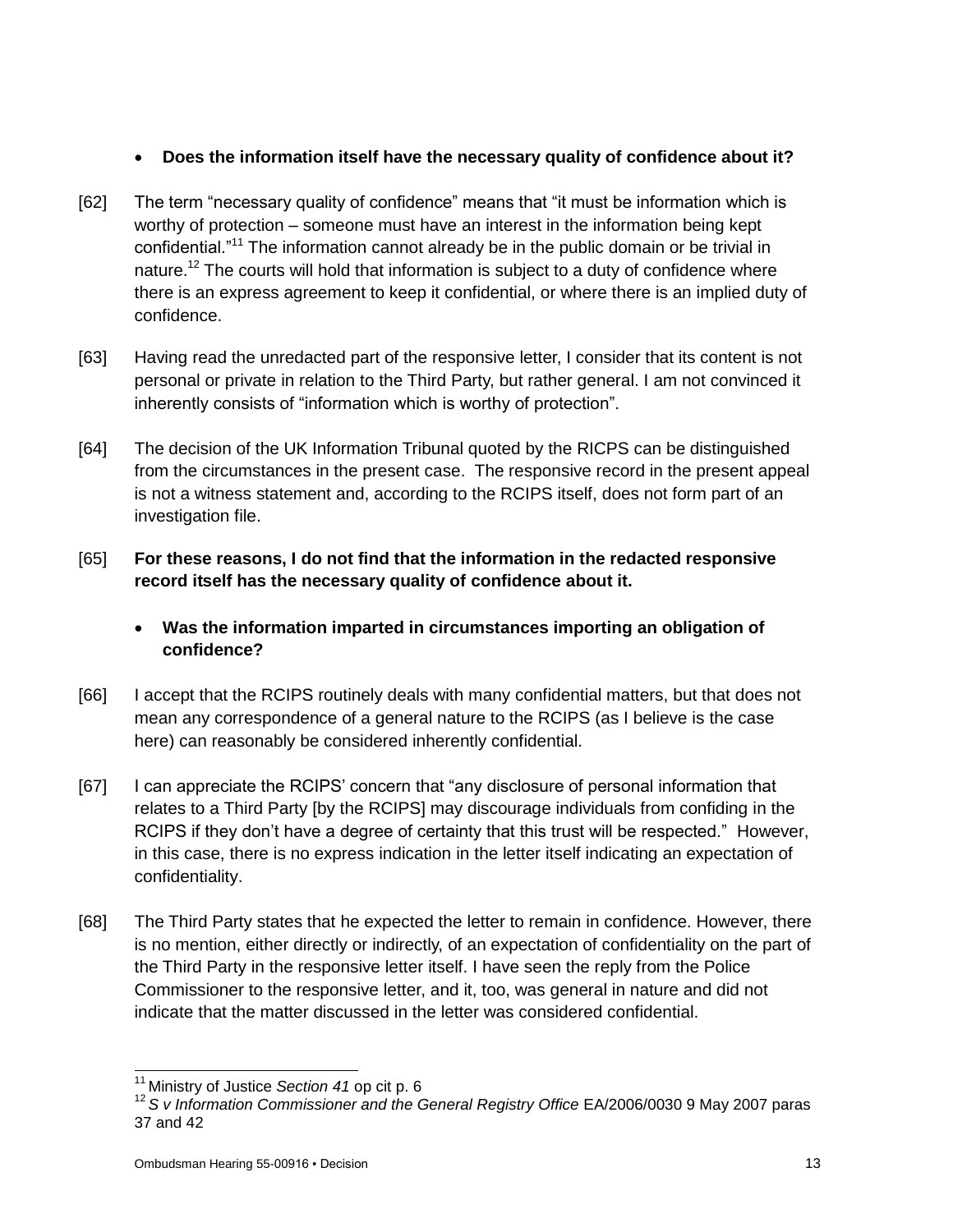- [69] **Consequently, I do not find that the circumstances of the communication in this case imported an obligation of confidence.**
	- **Would disclosure of the responsive record constitute an unauthorized use to the detriment of the confider?**
- [70] The Third Party believes his safety would be at risk due to the disclosure of the responsive record, as further discussed below. The Applicant, on the other hand, states his belief that there would be no detriment to the Third Party as a result of the disclosure.
- [71] While case law on breach of confidence relating to the privacy of individuals has evolved so that detriment to the person whose information is at stake is no longer strictly required for a potential breach of confidence to occur, this notion is not particularly helpful here, since I do not believe the remaining, unredacted part of the responsive record is personal or private in nature (except in so far as it is not the personal information of the Applicant or the Deceased).<sup>13</sup>
- [72] Guidance from the UK Ministry of Justice indicates that

*Unauthorised disclosure could take place where disclosure runs contrary to the express wishes of the person to whom the duty is owed or where a department does not have the consent of the person concerned.<sup>14</sup>*

- [73] While the Third Party has stated his desire that the record remain withheld in full, given my findings in respect of the first and second part of the *Coco* test above, I do not consider that this is a matter to which the rules relating to breach of confidence are helpful.
- [74] **Therefore, the disclosure of the responsive record in redacted form does not constitute an unauthorized use harmful to the author.**
- [75] **Since no duty of confidence is owed in respect of the redacted responsive letter, I do not consider that disclosure would constitute an actionable breach of confidence, as required for the exemption in section 17(b)(i) of the Law to be engaged.**
- [76] **Having concluded that the exemption in section 17(b)(i) of the Law is not engaged, I am not required to conduct a public interest test which forms part of the actionable breach of confidence under common law.**<sup>15</sup>

 $\overline{a}$ 

<sup>&</sup>lt;sup>13</sup> On the first point, see: Information Tribunal (UK) *Pauline Bluck v The Information Commissioner and Epsom & St Helier University NHS trust* 17 September 2007 EA/2006/0090 para 15; on the second point, see: Information Commissioner's Office (UK) *Information provided in confidence (section 41) Freedom of Information Act Version 1* 22 July 2015 paras 58-60; Information Tribunal (UK) *Higher Education Funding Council for England v The Information Commissioner and Guardian News and Media Ltd* 13 January 2010 EA/2009/0026 paras 43-44

<sup>14</sup> Ministry of Justice *Section 41* op cit p 10

<sup>15</sup> See: *W v Egdell* [1990] 1 All ER 835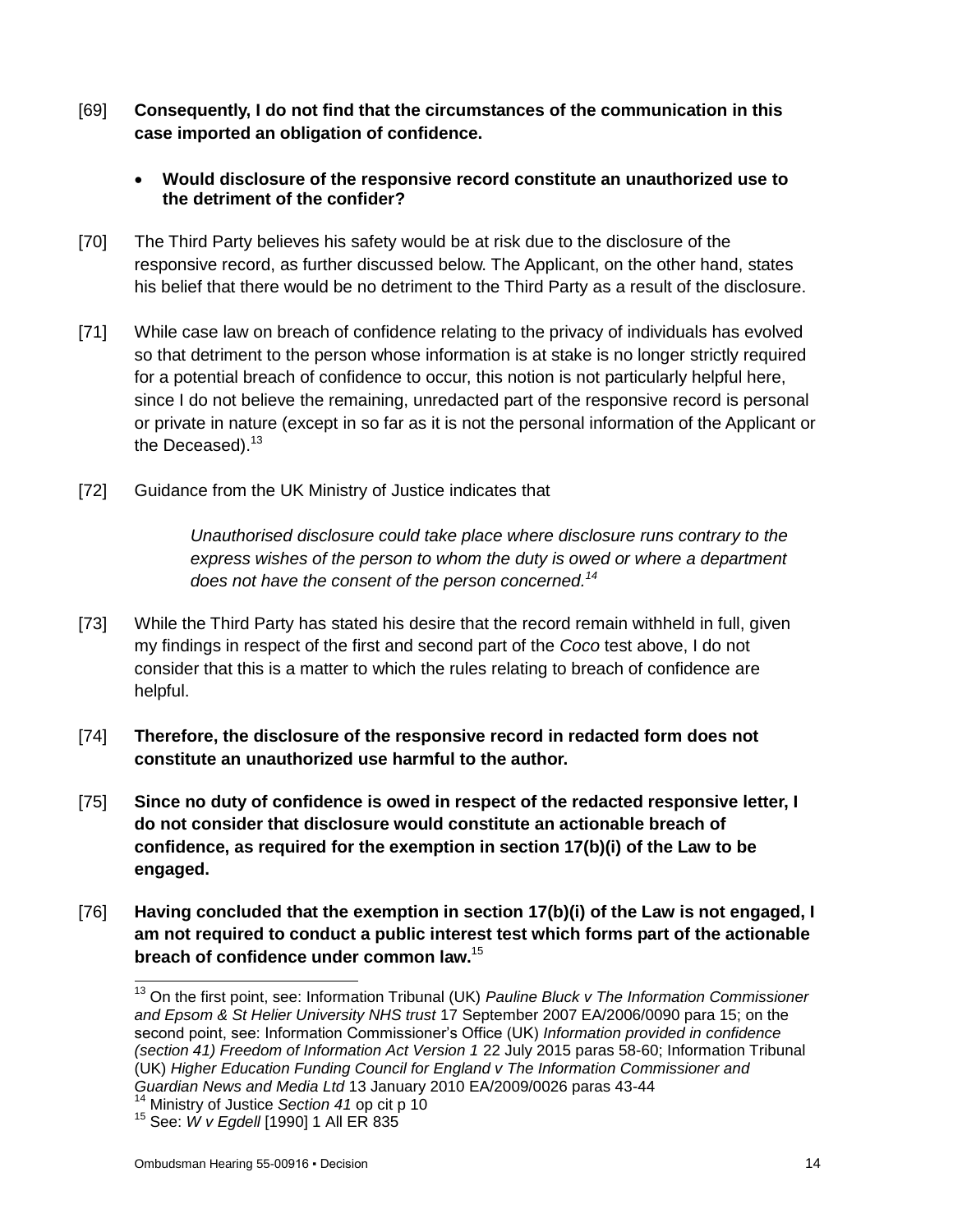- **3) Whether the responsive record is exempt from disclosure under section 24(a) of the FOI Law and, if so, whether access shall nonetheless be granted in the public interest.**
- [77] As noted above, since I have found that the exemption in section 23(1) of the Law applies to the personal information of the Third Party which is to be redacted, I will consider the exemption in section 24(a) in relation to the unredacted parts of the responsive record only.

## The position of the RCIPS:

[78] The RCIPS claims that the disclosure of the responsive record, even in redacted state, would place "a high amount of undue stress" on the Third Party, who has objected to the disclosure of the record, whether in full or in part.

## The position of the Applicant:

- [79] The Applicant attributes the Third Party's opposition to disclosure of the responsive record to their reluctance to having "their disgraceful and baseless allegations disclosed", which the Applicant alleges is what the letter contains.
- [80] The Applicant acknowledges that this case may be causing some stress for the Third Party, but argues that this falls far short of "endangering mental health", which in his view "implies that the disclosure … might lead to a psychological disorder or make mental illness worse. This means that it has to have a greater impact than mere stress or worry."
- [81] The Applicant notes that no independent expert opinion has been provided to support the engagement of this exemption.
- [82] As to the Third Party's apparent safety concerns, the Applicant considers these "ridiculous" and notes that, while there are "obviously serious personal disagreements between the Applicant and the Third Party", no evidence is provided that it would be likely "that they would be pursued personally" or have any reason to feel threatened. The Applicant vehemently denies any intention of even contacting the Third Party.

## The position of the Third Party:

- [83] The Third Party expresses a concern "that the Applicant would use [the responsive record] to pursue me personally."
- [84] The Third Party provides no further factual evidence or argumentation in support of this exemption.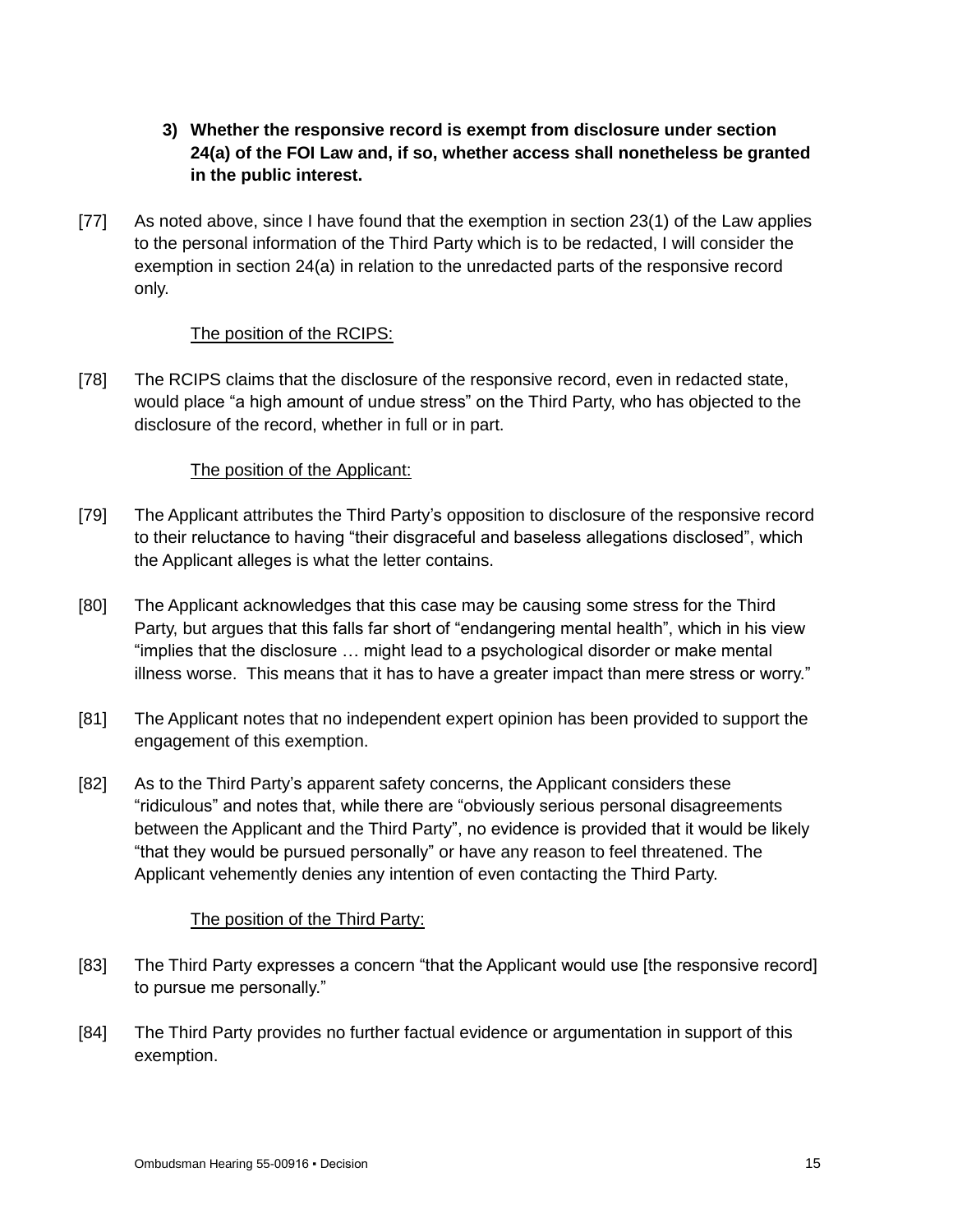#### Discussion:

- [85] For the exemption in section 24 of the Law to be engaged the disclosure "would, or would be likely to: (a) endanger the physical or mental health of any individual; or (b) endanger the safety of any individual."
- [86] The UK Information Tribunal has found that the term "endanger" equates to "prejudice".<sup>16</sup>
- [87] A prejudice-based exemption, according to guidance from the UK's Information Commissioner, is one where "the authority has to satisfy itself that the prejudice or harm that is specified ... either would or would be likely to occur."<sup>17</sup>
- [88] There is no evidence that the Third Party is suffering from a mental condition, or that threats have been made against him.
- [89] While I do not doubt that this FOI appeal and Hearing, as well as the underlying subject matter and broader context of the responsive record may cause a certain level of mental stress for the Third Party and the Applicant, I do not believe a credible case has been, or can be made, that the disclosure of the letter in dispute would, or would be likely to, endanger either the mental or physical health, or the safety, of any individual, including the Third Party.

# [90] **For those reasons, I find that the exemption in section 24(a) of the Law is not engaged in regard to the unredacted part of the responsive record.**

[91] Having found that the exemption is not engaged, I am not obliged to balance the public interest in regard to this exemption.

l

<sup>16</sup> *People for the Ethical Treatment of Animals Europe v The Information Commissioner and The University of Oxford* 13 April 2010 EA/2009/0076 para 30; See also: Information Commissioner's Office (UK) *Health and safety (section 38). Freedom of Information Act. Version 1.0* 27 May 2016 para 9.

<sup>17</sup> Information Commissioner's Office (UK) *The prejudice test. Freedom of Information Act. Version 1.1* 5 March 2013, p. 3; See: *Hogan and Oxford City Council v Information Commissioner* EA/2005/0026 and 0030 17 October 2006 paras 28-36